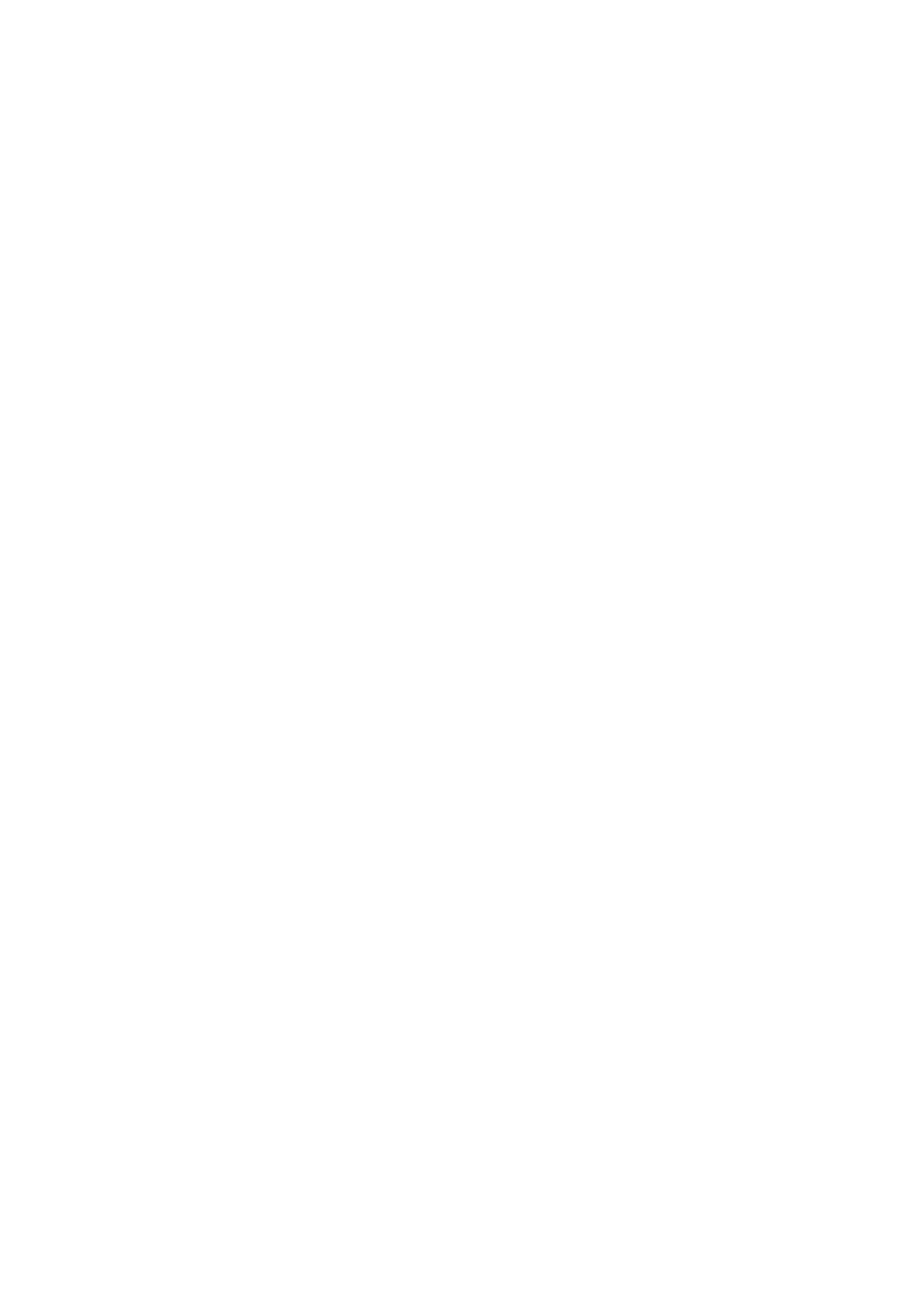# **CONTENTS**

*Foreword Acknowledgements*

**I. Introduction** Outward FDI from Taiwan

## **II. Measuring FDI in India, Trends and Regulations**

Definition of FDI Trends in FDI for India FDI from Taiwan to India FDI Policies in India Institutions for FDI Procedures for FDI

# **III. State Investment Policies and Illustration of FDI in Select Sectors**

Diversity among Indian States Review for Select Indian States Overview of the Select Sectors

# **IV. Primary Survey Findings**

Survey Sample and Research Considerations Descriptive Statistics Findings Illustrative Case Studies

### **V. Policy Analysis and Conclusions**

Foreign Direct Investment Policies Bilateral Investment Treaties Conclusions

*Annexures Bibliography*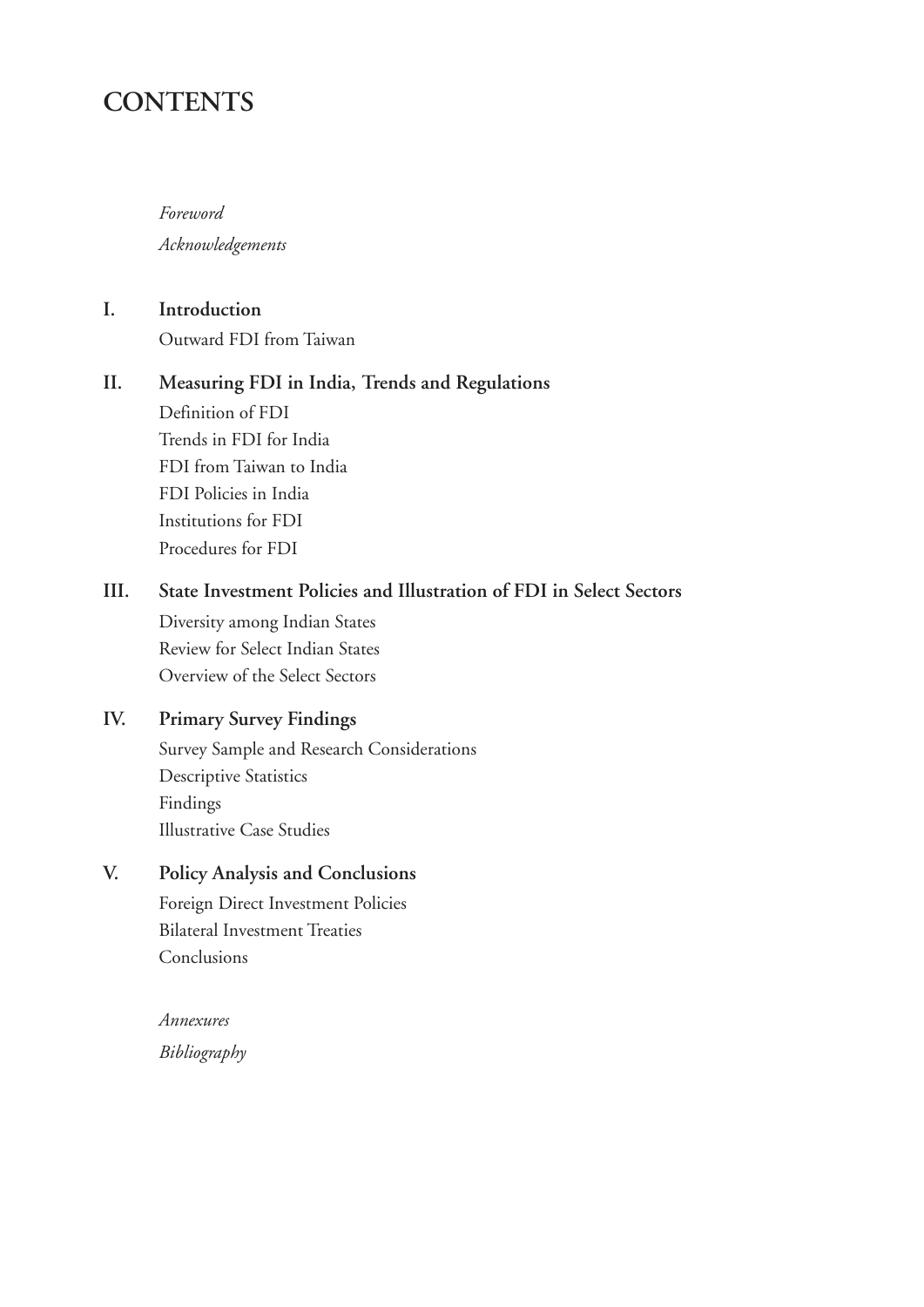

A Study of India's Investment Environment, Major **FDI Inflows and Suggestion for Taiwan's Businessmen** 

> **Authored by Rajat Kathuria and Mansi Kedia**

**Published by Academic Foundation** 

Released on September 2, 2013 at New Delhi

#### **Summary:**

ALAT KATHURIA . MANSI KEDIA JAJU

As a part of its *Look East Policy,* India is trying to increase its economic engagement with East Asian neighbors, including Taiwan. India's economic ties with Taiwan in trade and investment will help support its growth and development agenda. Unfortunately, the current foreign direct investment (FDI) inflows from Taiwan to India are very low. This study analysed the potential to develop a mutually beneficial relationship addressing the growth imperatives of both countries. The study examined the investment climate in India with respect to Taiwanese business, focusing on select sectors and states. The sectors included information and communication technology, machine tools, retail, transport and logistics, auto and auto components, and food processing. The selected states were Tamil Nadu, Gujarat, Karnataka, Maharashtra, West Bengal, and the National Capital Region (Delhi, Gurgaon, and Noida). Primary and secondary data analysis established the tremendous potential for collaboration between the two countries beyond the sectors and states identified. The process to promote increased collaboration is already underway with representatives from both countries signing agreements to facilitate increased FDI. However, barriers to investment continue to exist and India must expedite the process of domestic reforms to create an attractive environment for Taiwanese investors. Additionally, the study has made specific recommendations for industry associations and businesses at the micro level.

#### **Broad Conclusions**

Liberalization of the FDI regime is a part of India's broad based growth strategy. A host of recent policy initiatives demonstrates the government's intention to attract FDI, especially to enhance India's domestic manufacturing. The National Manufacturing Policy of 2011 has conceptualized the National Investment and Manufacturing Zones with an objective to develop industry agglomerations with active participation of domestic and foreign investors. The sectors under focus in this study overlap with those identified in India's manufacturing policy, and have been purposively chosen for analysis, given Taiwan's interest in these industries. Taiwanese investments can therefore advantage from India's renewed attention towards these sectors. The timing is fortuitous and risks negligible, since other East Asian economies such as Korea and Japan have successfully invested in several manufacturing sectors creating brands that are profoundly visible in the Indian market. Leveraging such late mover advantages could fulfill the objectives of both Taiwan's business that is exploring opportunities outside of its traditional destinations such as China and India's needs to develop competitiveness in its manufacturing sector.